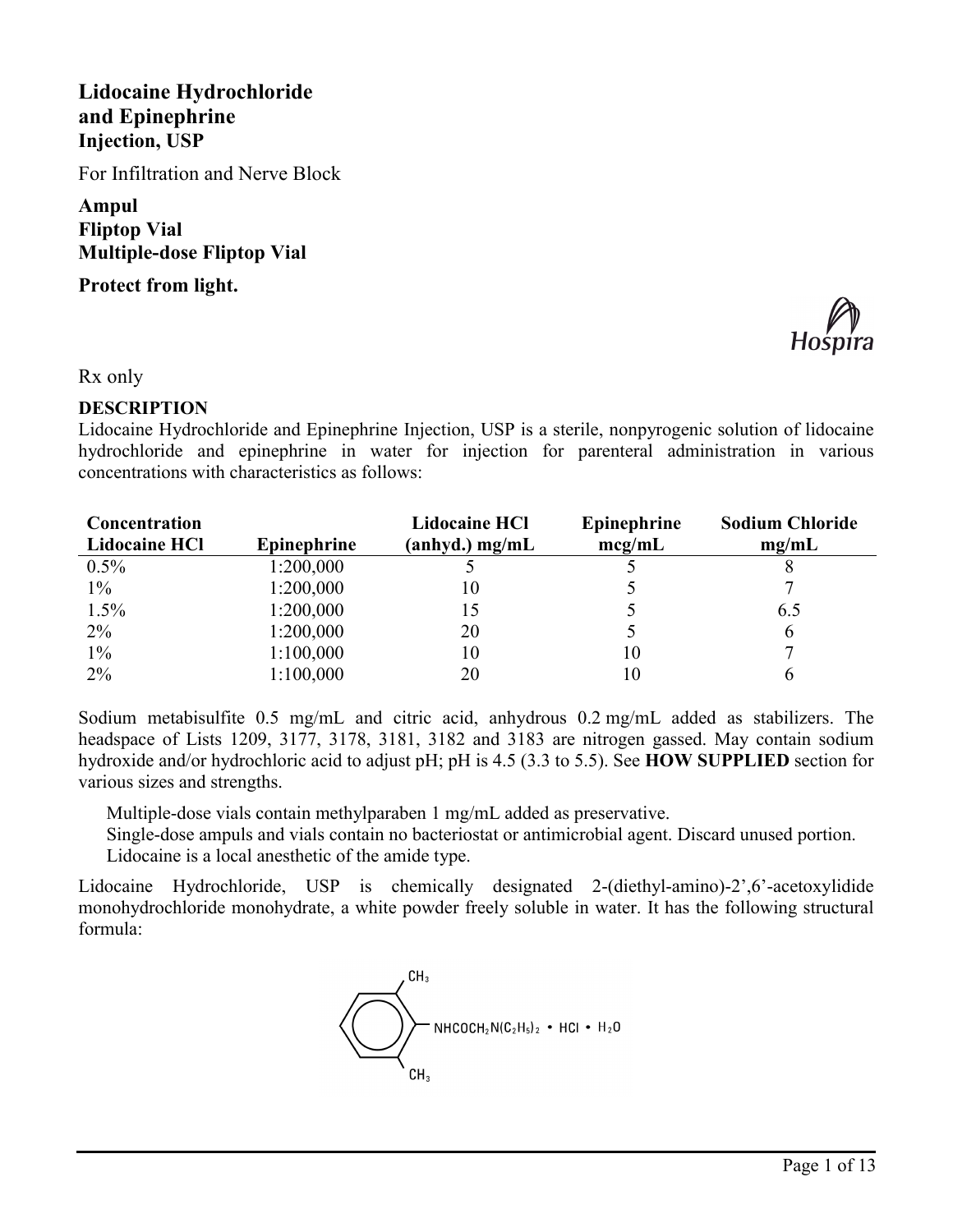Epinephrine, USP is a sympathomimetic (adrenergic) agent designated chemically as 4-[1-hydroxy-2 (methylamino) ethyl]-1,2 benzenediol, a white, microcrystalline powder. It has the following structural formula:



## **CLINICAL PHARMACOLOGY**

#### **Mechanism of Action**

Lidocaine HCl stabilizes the neuronal membrane by inhibiting the ionic fluxes required for the initiation and conduction of impulses thereby effecting local anesthetic action.

### **Hemodynamics**

Excessive blood levels may cause changes in cardiac output, total peripheral resistance, and mean arterial pressure. With central neural blockade these changes may be attributable to block of autonomic fibers, a direct depressant effect of the local anesthetic agent on various components of the cardiovascular system, and/or the beta-adrenergic receptor stimulating action of epinephrine when present. The net effect is normally a modest hypotension when the recommended dosages are not exceeded.

#### **Pharmacokinetics and Metabolism**

Information derived from diverse formulations, concentrations and usages reveals that lidocaine HCl is completely absorbed following parenteral administration, its rate of absorption depending, for example, upon various factors such as the site of administration and the presence or absence of a vasoconstrictor agent. Except for intravascular administration, the highest blood levels are obtained following intercostal nerve block and the lowest after subcutaneous administration.

The plasma binding of lidocaine HCl is dependent on drug concentration, and the fraction bound decreases with increasing concentration. At concentrations of 1 to 4 mcg of free base per mL 60 to 80 percent of lidocaine HCl is protein bound. Binding is also dependent on the plasma concentration of the alpha-1-acid glycoprotein.

Lidocaine HCl crosses the blood-brain and placental barriers, presumably by passive diffusion.

Lidocaine HCl is metabolized rapidly by the liver, and metabolites and unchanged drug are excreted by the kidneys. Biotransformation includes oxidative N-dealkylation, ring hydroxylation, cleavage of the amide linkage, and conjugation. N-dealkylation, a major pathway of biotransformation, yields the metabolites monoethylglycinexylidide and glycinexylidide. The pharmacological/toxicological actions of these metabolites are similar to, but less potent than, those of lidocaine HCl. Approximately 90% of lidocaine HCl administered is excreted in the form of various metabolites, and less than 10% is excreted unchanged. The primary metabolite in urine is a conjugate of 4-hydroxy-2,6-dimethylaniline.

The elimination half-life of lidocaine HCl following an intravenous bolus injection is typically 1.5 to 2 hours. Because of the rapid rate at which lidocaine HCl is metabolized, any condition that affects liver function may alter lidocaine HCl kinetics. The half-life may be prolonged two-fold or more in patients with liver dysfunction. Renal dysfunction does not affect lidocaine HCl kinetics but may increase the accumulation of metabolites.

Factors such as acidosis and the use of central nervous system stimulants and depressants affect the central nervous system levels of lidocaine HCl required to produce overt systemic effects. Objective adverse manifestations become increasingly apparent with increasing venous plasma levels above 6 mcg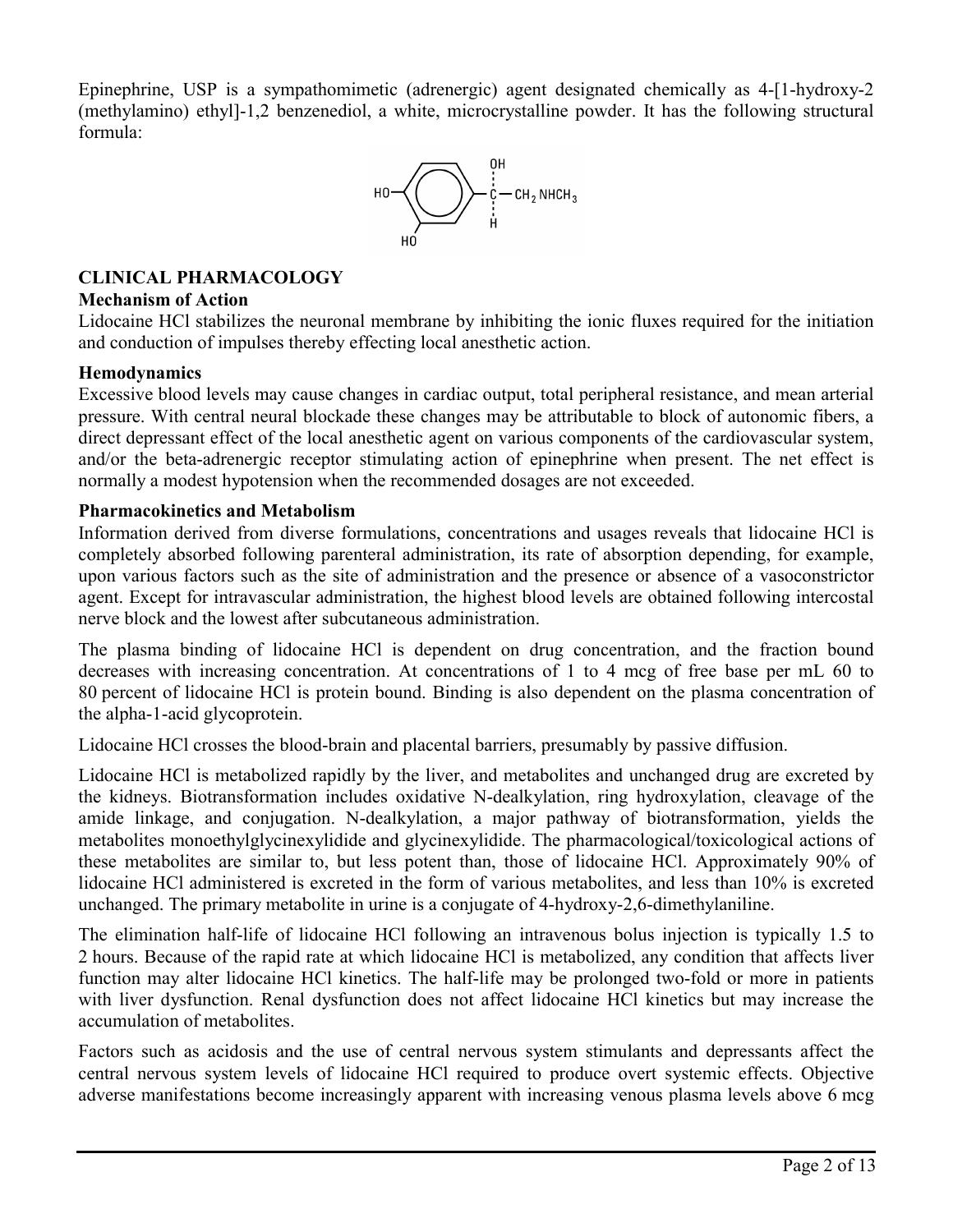free base per mL. In the rhesus monkey arterial blood levels of 18 to 21 mcg/mL have been shown to be threshold for convulsive activity.

## **INDICATIONS AND USAGE**

Lidocaine Hydrochloride and Epinephrine Injection, USP is indicated for production of local or regional anesthesia by infiltration techniques such as percutaneous injection, by peripheral nerve block techniques such as brachial plexus and intercostal and by central neural techniques such as lumbar and caudal epidural blocks, when the accepted procedures for these techniques as described in standard textbooks are observed.

### **CONTRAINDICATIONS**

Lidocaine HCl is contraindicated in patients with a known history of hypersensitivity to local anesthetics of the amide type.

#### **WARNINGS**

LIDOCAINE HYDROCHLORIDE AND EPINEPHRINE INJECTION, USP FOR INFILTRATION AND NERVE BLOCK SHOULD BE EMPLOYED ONLY BY CLINICIANS WHO ARE WELL VERSED IN DIAGNOSIS AND MANAGEMENT OF DOSE-RELATED TOXICITY AND OTHER ACUTE EMERGENCIES THAT MIGHT ARISE FROM THE BLOCK TO BE EMPLOYED AND THEN ONLY AFTER ENSURING THE *IMMEDIATE* AVAILABILITY OF OXYGEN, OTHER RESUSCITATIVE DRUGS, CARDIOPULMONARY EQUIPMENT AND THE PERSONNEL NEEDED FOR PROPER MANAGEMENT OF TOXIC REACTIONS AND RELATED EMERGENCIES (see also **ADVERSE REACTIONS** and **PRECAUTIONS**). DELAY IN PROPER MANAGEMENT OF DOSE-RELATED TOXICITY, UNDERVENTILATION FROM ANY CAUSE AND/OR ALTERED SENSITIVITY MAY LEAD TO THE DEVELOPMENT OF ACIDOSIS, CARDIAC ARREST AND, POSSIBLY, DEATH.

#### **Methemoglobinemia**

Cases of methemoglobinemia have been reported in association with local anesthetic use. Although all patients are at risk for methemoglobinemia, patients with glucose-6-phosphate dehydrogenase deficiency, congenital or idiopathic methemoglobinemia, cardiac or pulmonary compromise, infants under 6 months of age, and concurrent exposure to oxidizing agents or their metabolites are more susceptible to developing clinical manifestations of the condition. If local anesthetics must be used in these patients, close monitoring for symptoms and signs of methemoglobinemia is recommended.

Signs of methemoglobinemia may occur immediately or may be delayed some hours after exposure, and are characterized by a cyanotic skin discoloration and/or abnormal coloration of the blood. Methemoglobin levels may continue to rise; therefore, immediate treatment is required to avert more serious central nervous system and cardiovascular adverse effects, including seizures, coma, arrhythmias, and death. Discontinue lidocaine HCl and any other oxidizing agents. Depending on the severity of the signs and symptoms, patients may respond to supportive care, i.e., oxygen therapy, hydration. A more severe clinical presentation may require treatment with methylene blue, exchange transfusion, or hyperbaric oxygen.

Intra-articular infusions of local anesthetics following arthroscopic and other surgical procedures is an unapproved use, and there have been post-marketing reports of chondrolysis in patients receiving such infusions. The majority of reported cases of chondrolysis have involved the shoulder joint; cases of gleno-humeral chondrolysis have been described in pediatric and adult patients following intra-articular infusions of local anesthetics with and without epinephrine for periods of 48 to 72 hours. There is insufficient information to determine whether shorter infusion periods are not associated with these findings. The time of onset of symptoms, such as joint pain, stiffness and loss of motion can be variable,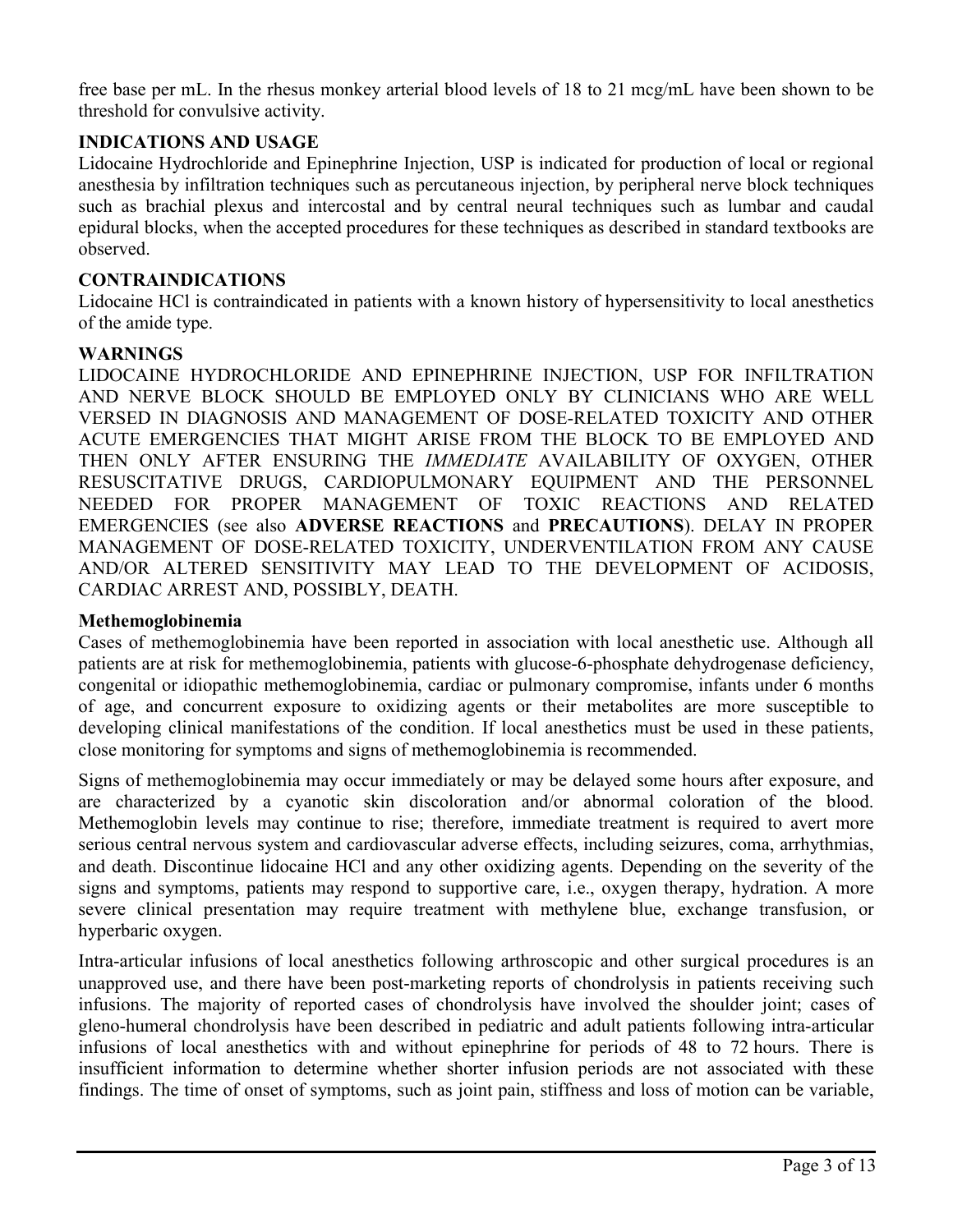but may begin as early as the 2nd month after surgery. Currently, there is no effective treatment for chondrolysis; patients who experienced chondrolysis have required additional diagnostic and therapeutic procedures and some required arthroplasty or shoulder replacement.

To avoid intravascular injection, aspiration should be performed before the local anesthetic solution is injected. The needle must be repositioned until no return of blood can be elicited by aspiration. Note, however, that the absence of blood in the syringe does not guarantee that intravascular injection has been avoided. Local anesthetic solutions containing antimicrobial preservatives (e.g., methylparaben) should not be used for epidural or spinal anesthesia because the safety of these agents has not been established with regard to intrathecal injection, either intentional or accidental.

Lidocaine Hydrochloride and Epinephrine Injection contains sodium metabisulfite, a sulfite that may cause allergic-type reactions including anaphylactic symptoms and life-threatening or less severe asthmatic episodes in certain susceptible people. The overall prevalence of sulfite sensitivity in the general population is unknown and probably low. Sulfite sensitivity is seen more frequently in asthmatic than in non-asthmatic people.

Anaphylactic reactions may occur following administration of lidocaine hydrochloride (see **ADVERSE REACTIONS**).

In the case of severe reaction, discontinue the use of the drug.

### **PRECAUTIONS**

### **General**

The safety and effectiveness of lidocaine HCl depend on proper dosage, correct technique, adequate precautions, and readiness for emergencies. Standard textbooks should be consulted for specific techniques and precautions for various regional anesthetic procedures.

Resuscitative equipment, oxygen, and other resuscitative drugs should be available for immediate use (see **WARNINGS** and **ADVERSE REACTIONS**). The lowest dosage that results in effective anesthesia should be used to avoid high plasma levels and serious adverse effects. Syringe aspirations should also be performed before and during each supplemental injection when using indwelling catheter techniques. During the administration of epidural anesthesia, it is recommended that a test dose be administered initially and that the patient be monitored for central nervous system toxicity and cardiovascular toxicity, as well as for signs of unintended intrathecal administration, before proceeding. When clinical conditions permit, consideration should be given to employing local anesthetic solutions that contain epinephrine for the test dose because circulatory changes compatible with epinephrine may also serve as a warning sign of unintended intravascular injection. An intravascular injection is still possible even if aspirations for blood are negative. Repeated doses of lidocaine HCl may cause significant increases in blood levels with each repeated dose because of slow accumulation of the drug or its metabolites. Tolerance to elevated blood levels varies with the status of the patient. Debilitated, elderly patients, acutely ill patients, and children should be given reduced doses commensurate with their age and physical condition. Lidocaine HCl should also be used with caution in patients with severe shock or heart block.

Lumbar and caudal epidural anesthesia should be used with extreme caution in persons with the following conditions: existing neurological disease, spinal deformities, septicemia, and severe hypertension.

Local anesthetic solutions containing a vasoconstrictor should be used cautiously and in carefully circumscribed quantities in areas of the body supplied by end arteries or having otherwise compromised blood supply. Patients with peripheral vascular disease and those with hypertensive vascular disease may exhibit exaggerated vasoconstrictor response. Ischemic injury or necrosis may result. Preparations containing a vasoconstrictor should be used with caution in patients during or following the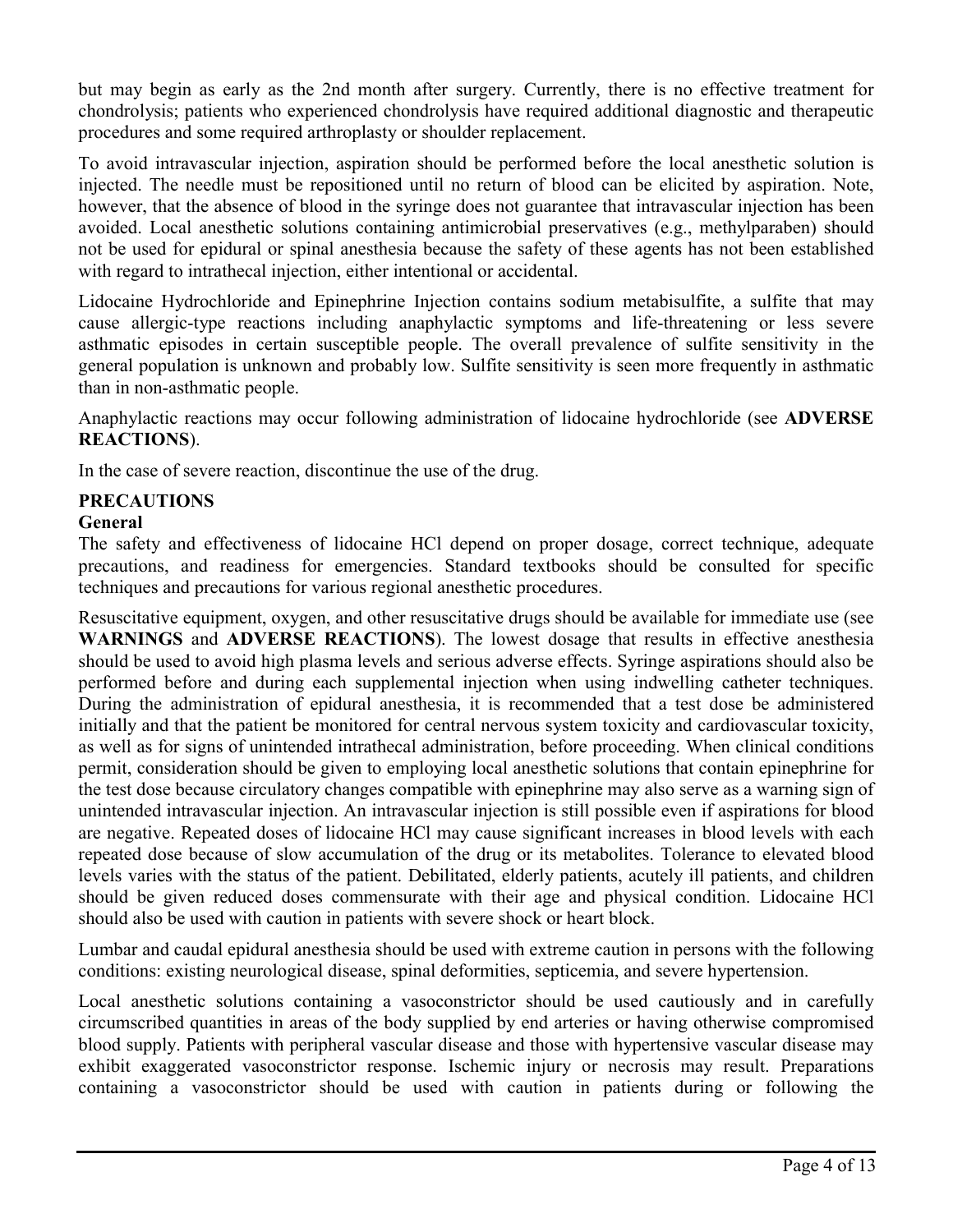administration of potent general anesthetic agents, since cardiac arrhythmias may occur under such conditions.

Careful and constant monitoring of cardiovascular and respiratory (adequacy of ventilation) vital signs and the patient's state of consciousness should be accomplished after each local anesthetic injection. It should be kept in mind at such times that restlessness, anxiety, tinnitus, dizziness, blurred vision, tremors, depression or drowsiness may be early warning signs of central nervous system toxicity.

Since amide-type local anesthetics are metabolized by the liver, lidocaine injection should be used with caution in patients with hepatic disease. Patients with severe hepatic disease, because of their inability to metabolize local anesthetics normally, are at greater risk of developing toxic plasma concentrations. Lidocaine should also be used with caution in patients with impaired cardiovascular function since they may be less able to compensate for functional changes associated with the prolongation of A-V conduction produced by these drugs.

Many drugs used during the conduct of anesthesia are considered potential triggering agents for familial malignant hyperthermia. Since it is not known whether amide-type local anesthetics may trigger this reaction and since the need for supplemental general anesthesia cannot be predicted in advance, it is suggested that a standard protocol for the management of malignant hyperthermia should be available. Early unexplained signs of tachycardia, tachypnea, labile blood pressure and metabolic acidosis may precede temperature elevation. Successful outcome is dependent on early diagnosis, prompt discontinuance of the suspect triggering agent(s) and institution of treatment, including oxygen therapy, indicated supportive measures and dantrolene (consult dantrolene sodium intravenous package insert before using).

Proper tourniquet technique, as described in publications and standard textbooks, is essential in the performance of intravenous regional anesthesia. Solutions containing epinephrine or other vasoconstrictors should not be used for this technique.

Lidocaine HCl should be used with caution in persons with known drug sensitivities. Patients allergic to para-aminobenzoic acid derivatives (procaine, tetracaine, benzocaine, etc.) have not shown cross-sensitivity to lidocaine HCl.

### **Use in the Head and Neck Area**

Small doses of local anesthetics injected into the head and neck area, including retrobulbar, dental and stellate ganglion blocks, may produce adverse reactions similar to systemic toxicity seen with unintentional intravascular injections of larger doses. Confusion, convulsions, respiratory depression and/or respiratory arrest, and cardiovascular stimulation or depression have been reported. These reactions may be due to intra-arterial injection of the local anesthetic with retrograde flow to the cerebral circulation. Patients receiving these blocks should have their circulation and respiration monitored and be constantly observed. Resuscitative equipment and personnel for treating adverse reactions should be immediately available. Dosage recommendations should not be exceeded (see **DOSAGE AND ADMINISTRATION**).

#### **Information for Patients**

When appropriate, patients should be informed in advance that they may experience temporary loss of sensation and motor activity, usually in the lower half of the body, following proper administration of epidural anesthesia.

Inform patients that use of local anesthetics may cause methemoglobinemia, a serious condition that must be treated promptly. Advise patients or caregivers to seek immediate medical attention if they or someone in their care experience the following signs or symptoms: pale, gray, or blue colored skin (cyanosis); headache; rapid heart rate; shortness of breath; lightheadedness; or fatigue.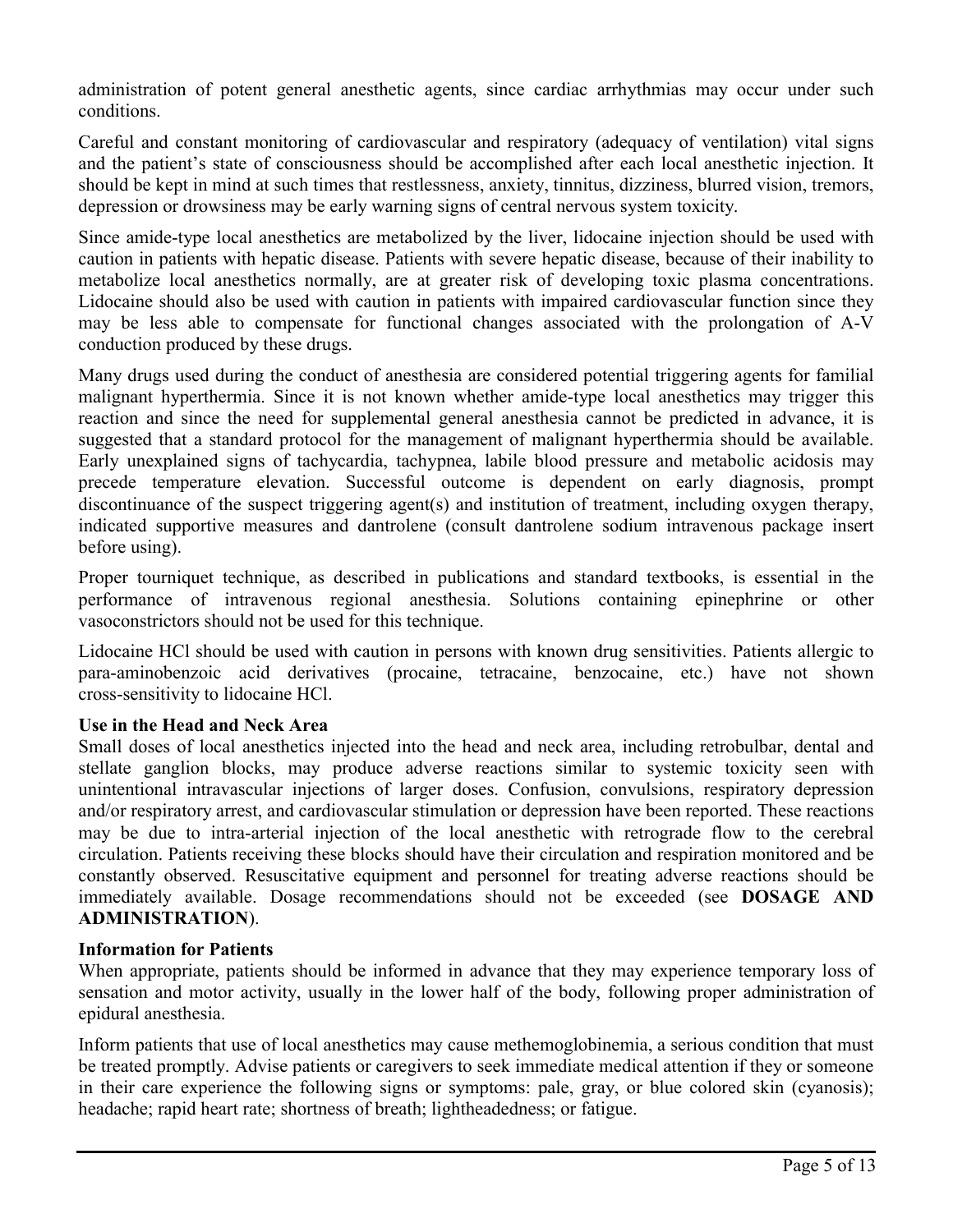## **Clinically Significant Drug Interactions**

The administration of local anesthetic solutions containing epinephrine or norepinephrine to patients receiving monoamine oxidase inhibitors or tricyclic antidepressants may produce severe, prolonged hypertension.

Phenothiazines and butyrophenones may reduce or reverse the pressor effect of epinephrine.

Concurrent use of these agents should generally be avoided. In situations when concurrent therapy is necessary, careful patient monitoring is essential.

Concurrent administration of vasopressor drugs (for the treatment of hypotension related to obstetric blocks) and ergot-type oxytocic drugs may cause severe, persistent hypertension or cerebrovascular accidents.

#### **Drug/Laboratory Test Interactions**

The intramuscular injection of lidocaine HCl may result in an increase in creatine phosphokinase levels. Thus, the use of this enzyme determination, without isoenzyme separation, as a diagnostic test for the presence of acute myocardial infarction may be compromised by the intramuscular injection of lidocaine HCl.

Patients who are administered local anesthetics are at increased risk of developing methemoglobinemia when concurrently exposed to the following drugs, which could include other local anesthetics:

| <b>Class</b>          | <b>Examples</b>                                                         |
|-----------------------|-------------------------------------------------------------------------|
| Nitrates/Nitrites     | nitric oxide, nitroglycerin, nitroprusside, nitrous oxide               |
| Local anesthetics     | articaine, benzocaine, bupivacaine, lidocaine, mepivacaine, prilocaine, |
|                       | procaine, ropivacaine, tetracaine                                       |
| Antineoplastic agents | cyclophosphamide, flutamide, hydroxyurea, ifosfamide, rasburicase       |
| Antibiotics           | dapsone, nitrofurantoin, para-aminosalicylic acid, sulfonamides         |
| Antimalarials         | chloroquine, primaquine                                                 |
| Anticonvulsants       | phenobarbital, phenytoin, sodium valproate                              |
| Other drugs           | acetaminophen, metoclopramide, quinine, sulfasalazine                   |

#### **Examples of Drugs Associated with Methemoglobinemia:**

#### **Carcinogenesis, Mutagenesis, Impairment of Fertility**

Studies of lidocaine HCl in animals to evaluate the carcinogenic and mutagenic potential or the effect on fertility have not been conducted.

### **Pregnancy**

Teratogenic Effects.

Reproduction studies have been performed in rats at doses up to 6.6 times the human dose and have revealed no evidence of harm to the fetus caused by lidocaine HCl. There are, however, no adequate and well-controlled studies in pregnant women. Animal reproduction studies are not always predictive of human response. General consideration should be given to this fact before administering lidocaine HCl to women of childbearing potential, especially during early pregnancy when maximum organogenesis takes place.

### **Labor and Delivery**

Local anesthetics rapidly cross the placenta and when used for epidural, paracervical, pudendal or caudal block anesthesia, can cause varying degrees of maternal, fetal and neonatal toxicity (see **CLINICAL PHARMACOLOGY, Pharmacokinetics and Metabolism**). The potential for toxicity depends upon the procedure performed, the type and amount of drug used, and the technique of drug administration.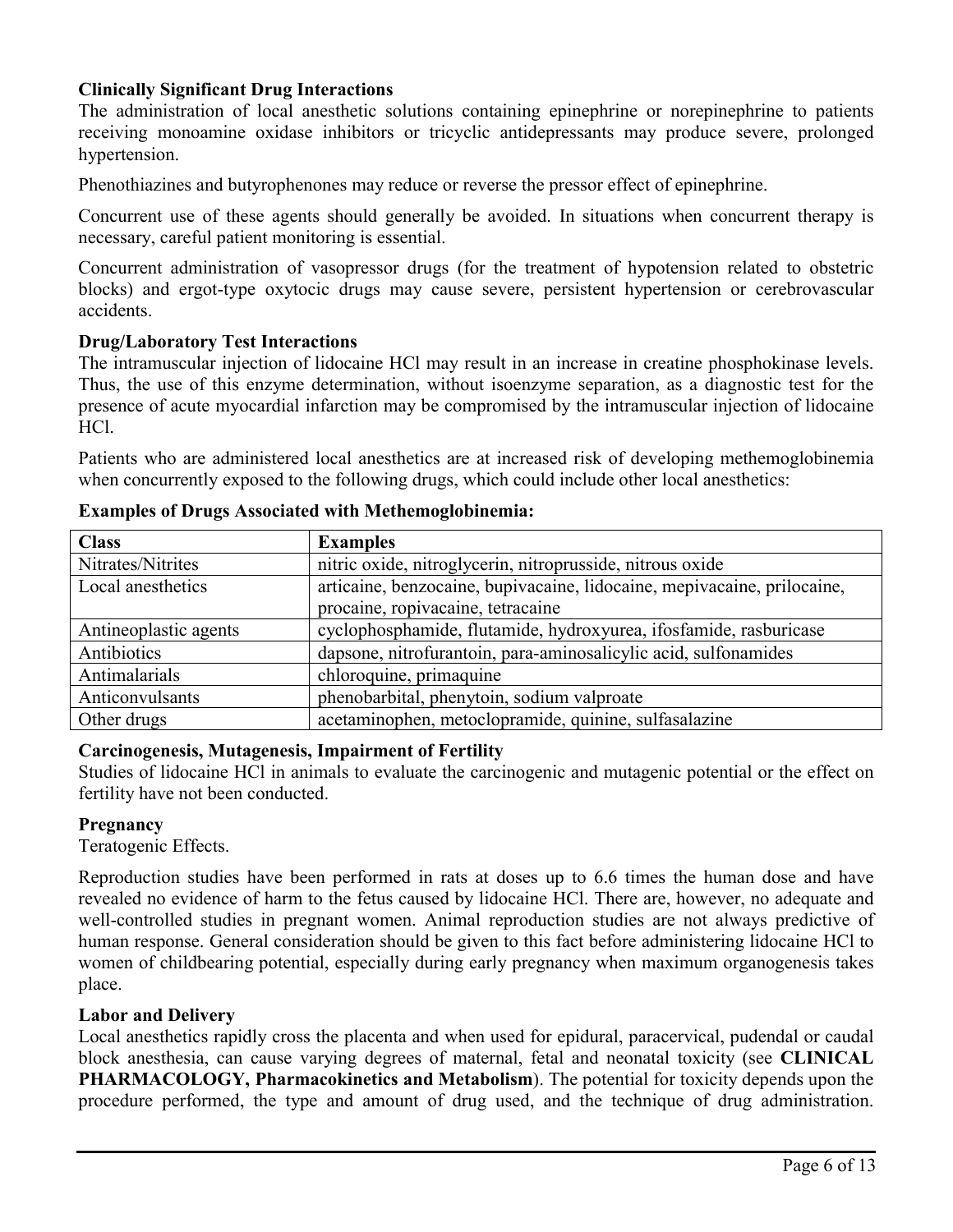Adverse reactions in the parturient, fetus and neonate involve alterations of the central nervous system, peripheral vascular tone and cardiac function.

Maternal hypotension has resulted from regional anesthesia. Local anesthetics produce vasodilation by blocking sympathetic nerves. Elevating the patient's legs and positioning her on her left side will help prevent decreases in blood pressure.

The fetal heart rate also should be monitored continuously, and electronic fetal monitoring is highly advisable.

Epidural, spinal, paracervical, or pudendal anesthesia may alter the forces of parturition through changes in uterine contractility or maternal expulsive efforts. In one study, paracervical block anesthesia was associated with a decrease in the mean duration of first stage labor and facilitation of cervical dilation. However, spinal and epidural anesthesia have also been reported to prolong the second stage of labor by removing the parturient's reflex urge to bear down or by interfering with motor function. The use of obstetrical anesthesia may increase the need for forceps assistance.

The use of some local anesthetic drug products during labor and delivery may be followed by diminished muscle strength and tone for the first day or two of life. The long-term significance of these observations is unknown. Fetal bradycardia may occur in 20 to 30 percent of patients receiving paracervical nerve block anesthesia with the amide-type local anesthetics and may be associated with fetal acidosis. Fetal heart rate should always be monitored during paracervical anesthesia. The physician should weigh the possible advantages against risks when considering a paracervical block in prematurity, toxemia of pregnancy, and fetal distress. Careful adherence to recommended dosage is of the utmost importance in obstetrical paracervical block. Failure to achieve adequate analgesia with recommended doses should arouse suspicion of intravascular or fetal intracranial injection. Cases compatible with unintended fetal intracranial injection of local anesthetic solution have been reported following intended paracervical or pudendal block or both. Babies so affected present with unexplained neonatal depression at birth, which correlates with high local anesthetic serum levels, and often manifest seizures within six hours. Prompt use of supportive measures combined with forced urinary excretion of the local anesthetic has been used successfully to manage this complication.

Case reports of maternal convulsions and cardiovascular collapse following use of some local anesthetics for paracervical block in early pregnancy (as anesthesia for elective abortion) suggest that systemic absorption under these circumstances may be rapid. The recommended maximum dose of each drug should not be exceeded. Injection should be made slowly and with frequent aspiration. Allow a 5-minute interval between sides.

### **Nursing Mothers**

It is not known whether this drug is excreted in human milk. Because many drugs are excreted in human milk, caution should be exercised when lidocaine HCl is administered to a nursing woman.

### **Pediatric Use**

Dosages in children should be reduced, commensurate with age, body weight and physical condition (see **DOSAGE AND ADMINISTRATION**).

### **ADVERSE REACTIONS**

**To report SUSPECTED ADVERSE REACTIONS, contact Pfizer Inc., at 1-800-438-1985 or FDA at 1-800-FDA-1088 or [www.fda.gov/medwatch](http://www.fda.gov/medwatch).**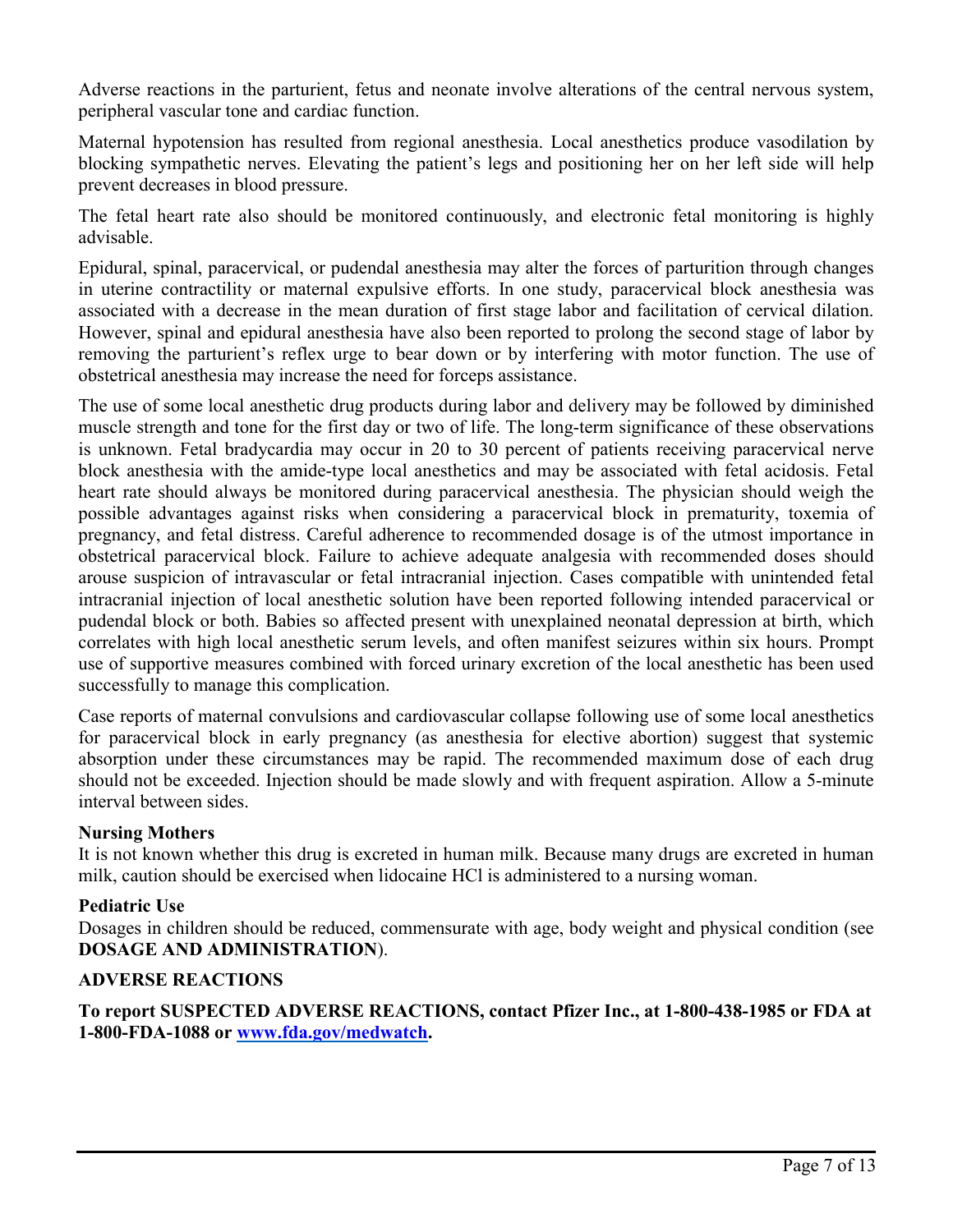## **Systemic**

Adverse experiences following the administration of lidocaine HCl are similar in nature to those observed with other amide local anesthetic agents. These adverse experiences are, in general, dose-related and may result from high plasma levels caused by excessive dosage, rapid absorption or inadvertent intravascular injection, or may result from a hypersensitivity, idiosyncrasy or diminished tolerance on the part of the patient. Serious adverse experiences are generally systemic in nature. The following types are those most commonly reported:

## **Central Nervous System**

Central nervous system manifestations are excitatory and/or depressant and may be characterized by lightheadedness, nervousness, apprehension, euphoria, confusion, dizziness, drowsiness, tinnitus, blurred or double vision, vomiting, sensations of heat, cold or numbness, twitching, tremors, convulsions, unconsciousness, respiratory depression and arrest. The excitatory manifestations may be very brief or may not occur at all, in which case the first manifestation of toxicity may be drowsiness merging into unconsciousness and respiratory arrest.

Drowsiness following the administration of lidocaine HCl is usually an early sign of a high blood level of the drug and may occur as a consequence of rapid absorption.

### **Cardiovascular System**

Cardiovascular manifestations are usually depressant and are characterized by bradycardia, hypotension, and cardiovascular collapse, which may lead to cardiac arrest.

### **Allergic**

Allergic reactions are characterized by cutaneous lesions, urticaria, edema or anaphylactoid reactions. Allergic reactions may occur as a result of sensitivity either to local anesthetic agents or to the methylparaben used as a preservative in the multiple-dose vials. Allergic reactions, including anaphylactic reactions, may occur as a result of sensitivity to lidocaine, but are infrequent. If allergic reactions do occur, they should be managed by conventional means. The detection of sensitivity by skin testing is of doubtful value.

There have been no reports of cross sensitivity between lidocaine hydrochloride and procainamide or between lidocaine hydrochloride and quinidine.

### **Neurologic**

The incidences of adverse reactions associated with the use of local anesthetics may be related to the total dose of local anesthetic administered and are also dependent upon the particular drug used, the route of administration and the physical status of the patient. In a prospective review of 10,440 patients who received lidocaine HCl for spinal anesthesia, the incidences of adverse reactions were reported to be about 3 percent each for positional headaches, hypotension and backache; 2 percent for shivering; and less than 1 percent each for peripheral nerve symptoms, nausea, respiratory inadequacy and double vision. Many of these observations may be related to local anesthetic techniques, with or without a contribution from the local anesthetic.

In the practice of caudal or lumbar epidural block, occasional unintentional penetration of the subarachnoid space by the catheter may occur. Subsequent adverse effects may depend partially on the amount of drug administered subdurally. These may include spinal block of varying magnitude (including total spinal block), hypotension secondary to spinal block, loss of bladder and bowel control, and loss of perineal sensation and sexual function. Persistent motor, sensory and/or autonomic (sphincter control) deficit of some lower spinal segments with slow recovery (several months) or incomplete recovery have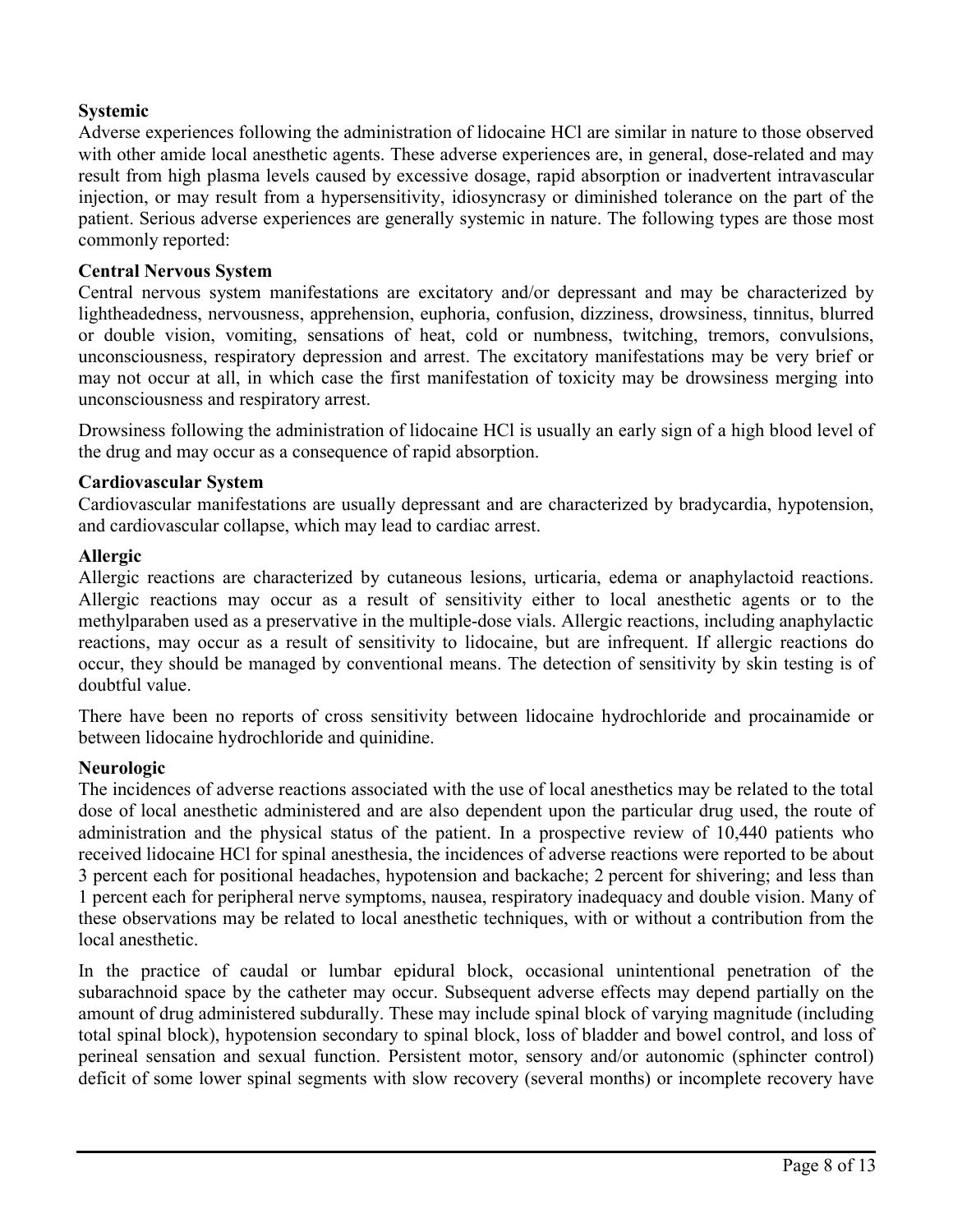been reported in rare instances when caudal or lumbar epidural block has been attempted. Backache and headache have also been noted following use of these anesthetic procedures.

There have been reported cases of permanent injury to extraocular muscles requiring surgical repair following retrobulbar administration.

### **Hematologic**

Methemoglobinemia.

## **OVERDOSAGE**

Acute emergencies from local anesthetics are generally related to high plasma levels encountered during therapeutic use of local anesthetics or to unintended subarachnoid injection of local anesthetic solution (see **ADVERSE REACTIONS**, **WARNINGS,** and **PRECAUTIONS**).

### **Management of Local Anesthetic Emergencies**

The first consideration is prevention, best accomplished by careful and constant monitoring of cardiovascular and respiratory vital signs and the patient's state of consciousness after each local anesthetic injection. At the first sign of change, oxygen should be administered.

The first step in the management of convulsions, as well as underventilation or apnea due to unintended subarachnoid injection of drug solution, consists of immediate attention to the maintenance of a patent airway and assisted or controlled ventilation with oxygen and a delivery system capable of permitting immediate positive airway pressure by mask. Immediately after the institution of these ventilatory measures, the adequacy of the circulation should be evaluated, keeping in mind that drugs used to treat convulsions sometimes depress the circulation when administered intravenously. Should convulsions persist despite adequate respiratory support, and if the status of the circulation permits, small increments of an ultra-short acting barbiturate (such as thiopental or thiamylal) or a benzodiazepine (such as diazepam) may be administered intravenously. The clinician should be familiar, prior to the use of local anesthetics, with these anticonvulsant drugs. Supportive treatment of circulatory depression may require administration of intravenous fluids and, when appropriate, a vasopressor as directed by the clinical situation (e.g., ephedrine).

If not treated immediately, both convulsions and cardiovascular depression can result in hypoxia, acidosis, bradycardia, arrhythmias and cardiac arrest. Underventilation or apnea due to unintentional subarachnoid injection of local anesthetic solution may produce these same signs and also lead to cardiac arrest if ventilatory support is not instituted. If cardiac arrest should occur, standard cardiopulmonary resuscitative measures should be instituted.

Endotracheal intubation, employing drugs and techniques familiar to the clinician, may be indicated, after initial administration of oxygen by mask, if difficulty is encountered in the maintenance of a patent airway or if prolonged ventilatory support (assisted or controlled) is indicated.

Dialysis is of negligible value in the treatment of acute overdosage with lidocaine HCl.

The oral  $LD_{50}$  of lidocaine HCl in non-fasted female rats is 459 (346 to 773) mg/kg (as the salt) and 214 (159 to 324) mg/kg (as the salt) in fasted female rats.

## **DOSAGE AND ADMINISTRATION**

Table 1 (Recommended Dosages) summarizes the recommended volumes and concentrations of Lidocaine Hydrochloride Injection, USP for various types of anesthetic procedures. The dosages suggested in this table are for normal healthy adults and refer to the use of epinephrine-free solutions. When larger volumes are required, only solutions containing epinephrine should be used except in those cases where vasopressor drugs may be contraindicated.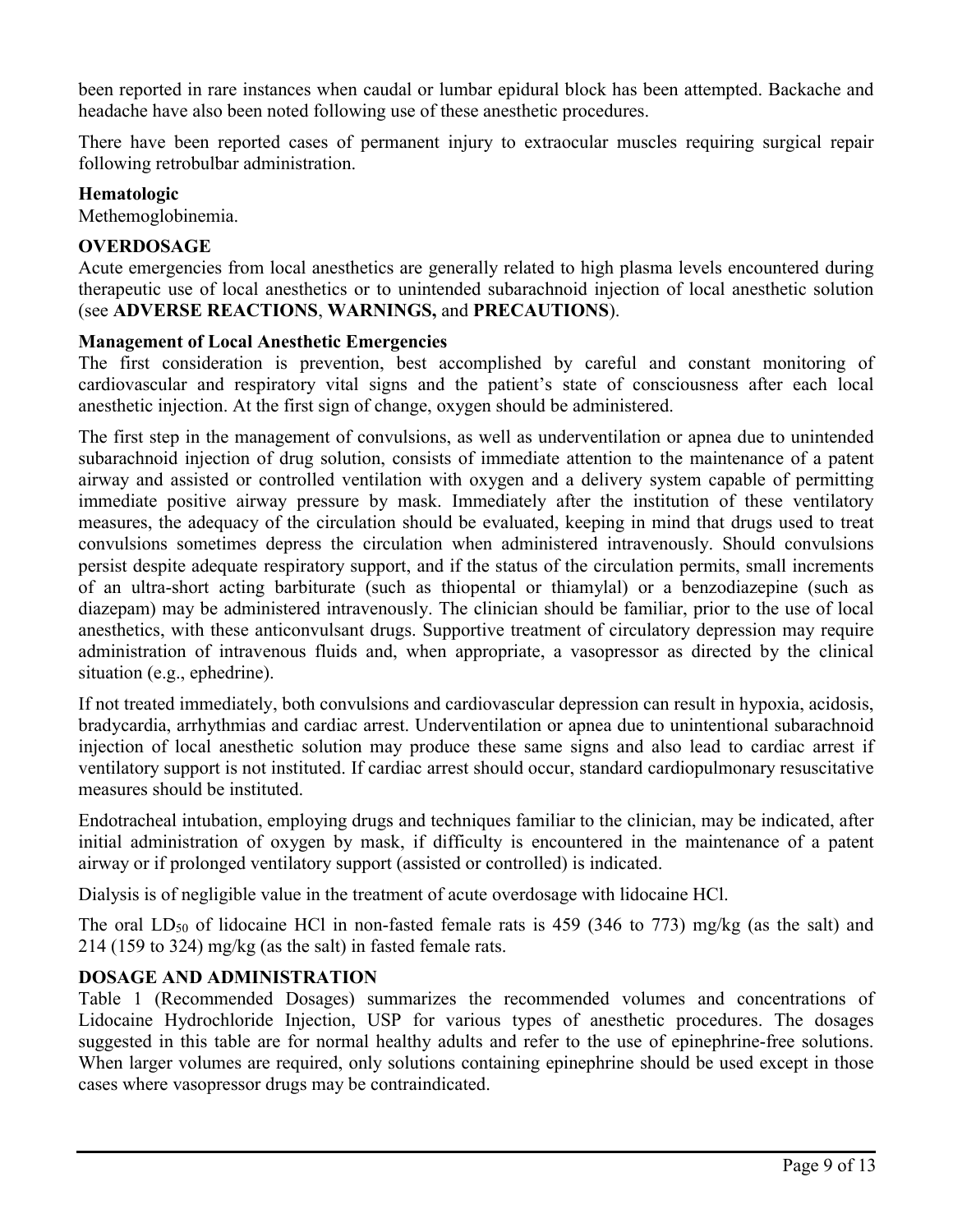There have been adverse event reports of chondrolysis in patients receiving intra-articular infusions of local anesthetics following arthroscopic and other surgical procedures. Lidocaine is not approved for this use (see **WARNINGS** and **DOSAGE AND ADMINISTRATION**).

These recommended doses serve only as a guide to the amount of anesthetic required for most routine procedures. The actual volumes and concentrations to be used depend on a number of factors such as type and extent of surgical procedure, depth of anesthesia and degree of muscular relaxation required, duration of anesthesia required, and the physical condition of the patient. In all cases the lowest concentration and smallest dose that will produce the desired result should be given. Dosages should be reduced for children and for the elderly and debilitated patients and patients with cardiac and/or liver disease.

The onset of anesthesia, the duration of anesthesia and the degree of muscular relaxation are proportional to the volume and concentration (i.e., total dose) of local anesthetic used. Thus, an increase in volume and concentration of Lidocaine Hydrochloride Injection, USP will decrease the onset of anesthesia, prolong the duration of anesthesia, provide a greater degree of muscular relaxation and increase the segmental spread of anesthesia. However, increasing the volume and concentration of Lidocaine Hydrochloride Injection, USP may result in a more profound fall in blood pressure when used in epidural anesthesia. Although the incidence of side effects with lidocaine HCl is quite low, caution should be exercised when employing large volumes and concentrations, since the incidence of side effects is directly proportional to the total dose of local anesthetic agent injected.

### **Epidural Anesthesia**

For an epidural test dose, only the following **available** specific product of Lidocaine Hydrochloride and Epinephrine Injection, USP by Hospira is recommended:

1.5% with epinephrine 1:200,000………………………………………………….5 mL single-dose ampuls

For epidural anesthesia, only the following **available** specific products of Lidocaine Hydrochloride and Epinephrine Injection, USP by Hospira are recommended:

Although these solutions are intended specifically for epidural anesthesia, they may also be used for infiltration and peripheral nerve block, provided they are employed as single-dose units. These solutions contain no bacteriostatic agent.

In epidural anesthesia, the dosage varies with the number of dermatomes to be anesthetized (generally 2 to 3 mL of the indicated concentration per dermatome).

## **Caudal and Lumbar Epidural Block**

As a precaution against the adverse experience sometimes observed following unintentional penetration of the subarachnoid space, a test dose such as 2 to 3 mL of 1.5% lidocaine HCl should be administered at least 5 minutes prior to injecting the total volume required for a lumbar or caudal epidural block. The test dose should be repeated if the patient is moved in a manner that may have displaced the catheter. Epinephrine, if contained in the test dose (10 to 15 mcg have been suggested), may serve as a warning of unintentional intravascular injection. If injected into a blood vessel, this amount of epinephrine is likely to produce a transient "epinephrine response" within 45 seconds, consisting of an increase in heart rate and systolic blood pressure, circumoral pallor, palpitations and nervousness in the unsedated patient. The sedated patient may exhibit only a pulse rate increase of 20 or more beats per minute for 15 or more seconds. Patients on beta blockers may not manifest changes in heart rate, but blood pressure monitoring can detect an evanescent rise in systolic blood pressure. Adequate time should be allowed for onset of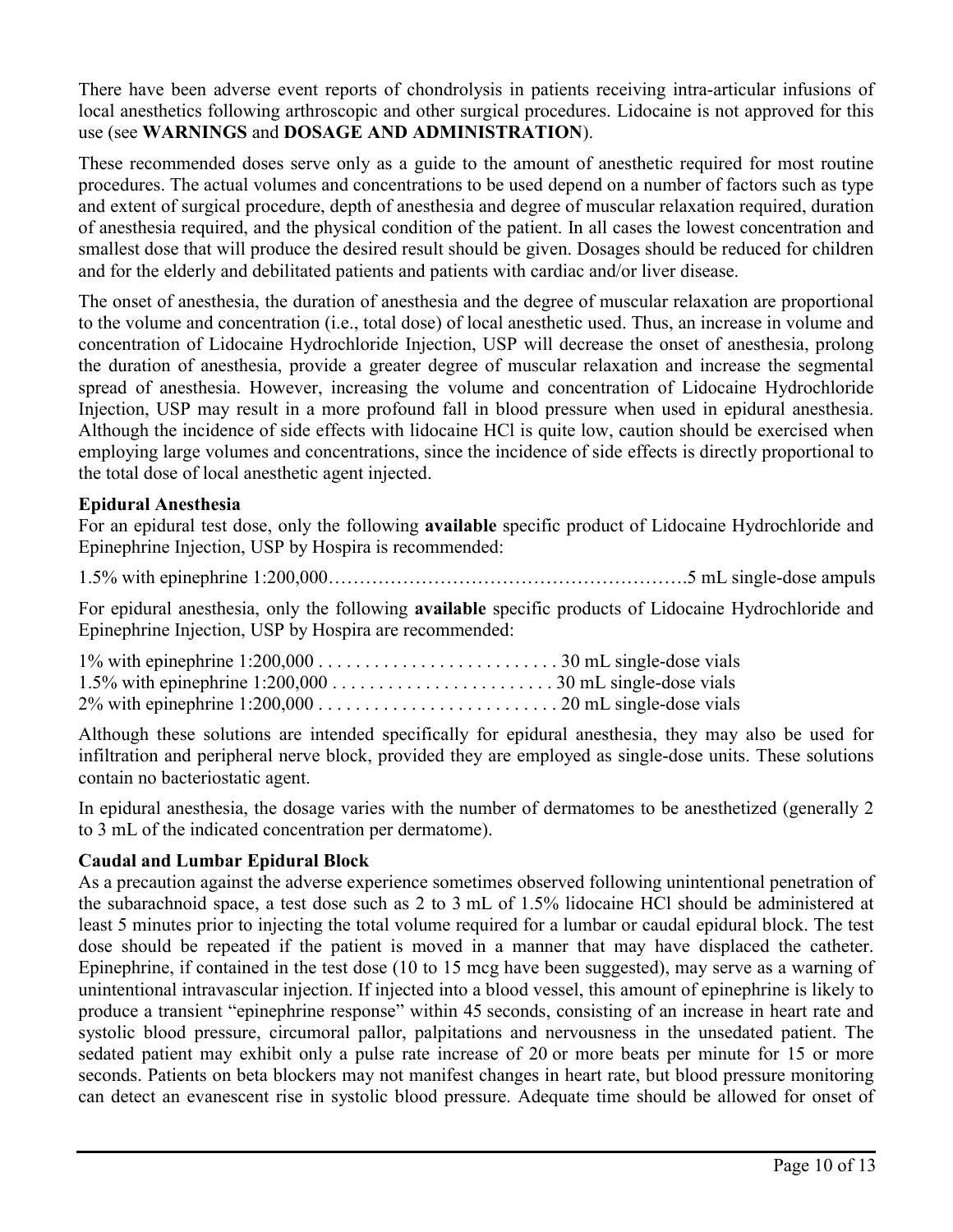anesthesia after administration of each test dose. The rapid injection of a large volume of Lidocaine Hydrochloride and Epinephrine Injection, USP through the catheter should be avoided, and, when feasible, fractional doses should be administered.

In the event of the known injection of a large volume of local anesthetic solution into the subarachnoid space, after suitable resuscitation and if the catheter is in place, consider attempting the recovery of drug by draining a moderate amount of cerebrospinal fluid (such as 10 mL) through the epidural catheter.

## **MAXIMUM RECOMMENDED DOSAGES**

## **Adults**

For normal healthy adults, the individual maximum recommended dose of Lidocaine Hydrochloride and Epinephrine Injection, USP should not exceed 7 mg/kg (3.5 mg/lb) of body weight, and in general it is recommended that the maximum total dose not exceed 500 mg. When used without epinephrine the maximum individual dose should not exceed 4.5 mg/kg (2 mg/lb) of body weight, and in general it is recommended that the maximum total dose does not exceed 300 mg. For continuous epidural or caudal anesthesia, the maximum recommended dosage should not be administered at intervals of less than 90 minutes. When continuous lumbar or caudal epidural anesthesia is used for non-obstetrical procedures, more drug may be administered if required to produce adequate anesthesia.

The maximum recommended dose per 90 minute period of lidocaine hydrochloride for paracervical block in obstetrical patients and non-obstetrical patients is 200 mg total. One half of the total dose is usually administered to each side. Inject slowly, five minutes between sides (see also discussion of paracervical block in **PRECAUTIONS**).

## **Children**

It is difficult to recommend a maximum dose of any drug for children, since this varies as a function of age and weight. For children over 3 years of age who have a normal lean body mass and normal body development, the maximum dose is determined by the child's age and weight. For example, in a child of 5 years weighing 50 lbs the dose of lidocaine HCl should not exceed 75 to 100 mg (1.5 to 2 mg/lb). The use of even more dilute solutions (i.e., 0.25 to 0.5%) and total dosages not to exceed 3 mg/kg (1.4 mg/lb) are recommended for induction of intravenous regional anesthesia in children.

In order to guard against systemic toxicity, the lowest effective concentration and lowest effective dose should be used at all times. In some cases it will be necessary to dilute available concentrations with 0.9% sodium chloride injection in order to obtain the required final concentration.

### FOR EPIDURAL USE ONLY.

**Note**: Parenteral drug products should be inspected visually for particulate matter and discoloration prior to administration whenever the solution and container permit. Do not use the injection if its color is pinkish or darker than slightly yellow or if it contains a precipitate.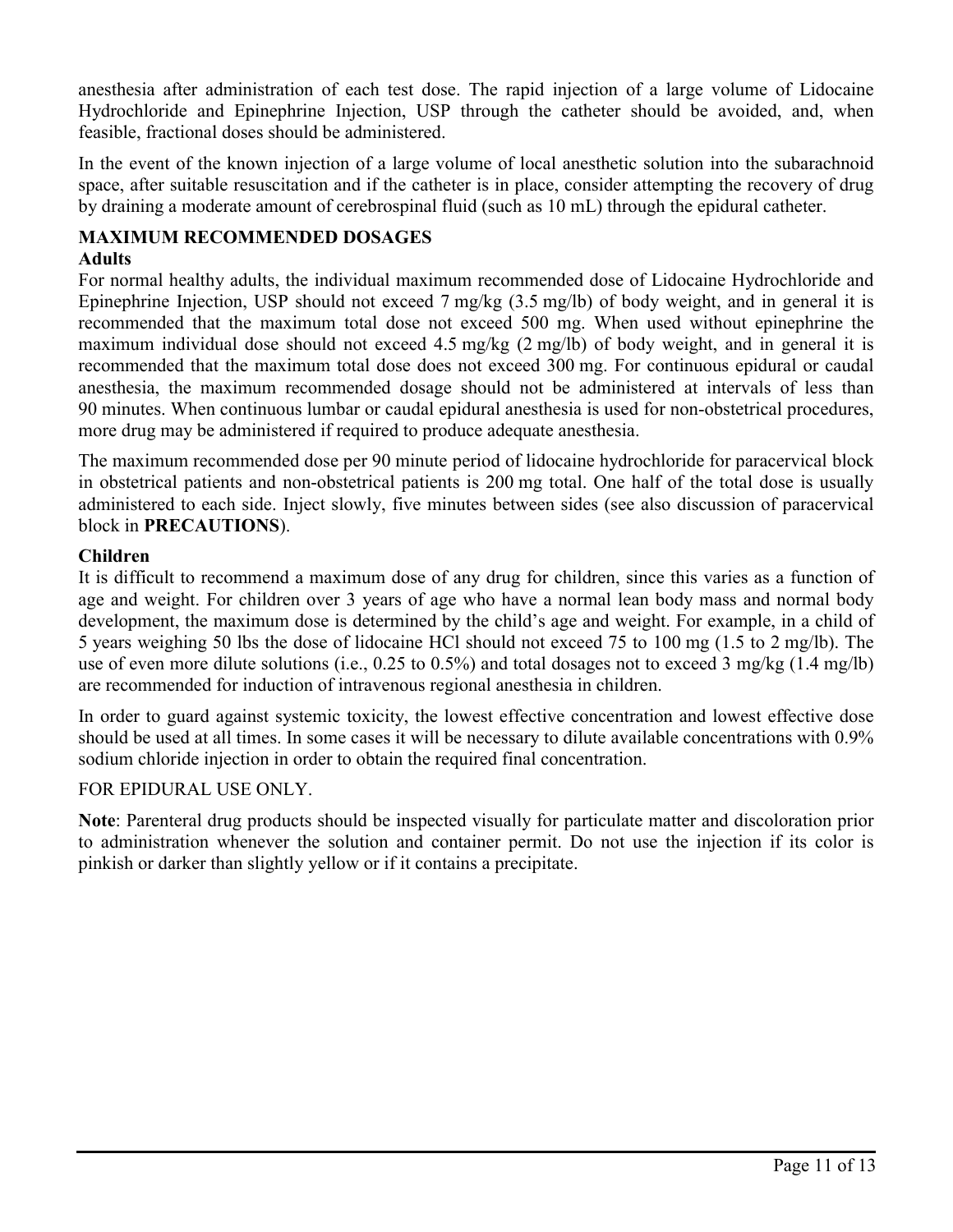## **Table 1 Recommended Dosages**

| Lidocaine Hydrochloride                     |                |                     |                        |
|---------------------------------------------|----------------|---------------------|------------------------|
| <b>Injection, USP</b> (without Epinephrine) |                |                     |                        |
| Procedure                                   | Conc. $(\% )$  | Vol. (mL)           | <b>Total Dose (mg)</b> |
| <b>Infiltration</b>                         |                |                     |                        |
| Percutaneous                                | $0.5$ or $1$   | 1 to $60$           | 5 to 300               |
| Intravenous regional                        | 0.5            | 10 to 60            | 50 to 300              |
| Peripheral Nerve Blocks, e.g.,              |                |                     |                        |
| <b>Brachial</b>                             | 1.5            | 15 to 20            | 225 to 300             |
| Dental                                      | $\overline{2}$ | $1$ to 5            | 20 to 100              |
| Intercostal                                 | 1              | 3                   | 30                     |
| Paravertebral                               | 1              | $3$ to $5$          | 30 to 50               |
| Pudendal (each side)                        | $\mathbf{1}$   | 10                  | 100                    |
| Paracervical                                |                |                     |                        |
| Obstetrical analgesia (each side)           | 1              | 10                  | 100                    |
| Sympathetic Nerve Blocks, e.g.,             |                |                     |                        |
| Cervical (stellate ganglion)                | $\mathbf{1}$   | 5                   | 50                     |
| Lumbar                                      | 1              | 5 to 10             | 50 to 100              |
| <b>Central Neural Blocks</b>                |                |                     |                        |
| Epidural*                                   |                |                     |                        |
| Thoracic                                    | $\mathbf{1}$   | $20 \text{ to } 30$ | 200 to 300             |
| Lumbar                                      |                |                     |                        |
| Analgesia                                   | 1              | 25 to 30            | 250 to 300             |
| Anesthesia                                  | 1.5            | 15 to 20            | 225 to 300             |
|                                             | $\overline{2}$ | 10 to 15            | 200 to 300             |
| Caudal                                      |                |                     |                        |
| Obstetrical analgesia                       | 1              | 20 to 30            | 200 to 300             |
| Surgical anesthesia                         | 1.5            | 15 to 20            | 225 to 300             |

\*Dose determined by number of dermatomes to be anesthetized (2 to 3 mL/dermatome).

THE ABOVE SUGGESTED CONCENTRATIONS AND VOLUMES SERVE ONLY AS A GUIDE. OTHER VOLUMES AND CONCENTRATIONS MAY BE USED PROVIDED THE TOTAL MAXIMUM RECOMMENDED DOSE IS NOT EXCEEDED.

#### **STERILIZATION, STORAGE AND TECHNICAL PROCEDURES**

Disinfecting agents containing heavy metals, which cause release of respective ions (mercury, zinc, copper, etc) should not be used for skin or mucous membrane disinfection as they have been related to incidents of swelling and edema. When chemical disinfection of multi-dose vials is desired, either isopropyl alcohol (91%) or ethyl alcohol (70%) is recommended. Many commercially available brands of rubbing alcohol, as well as solutions of ethyl alcohol not of USP grade, contain denaturants which are injurious to rubber and therefore are not to be used. It is recommended that chemical disinfection be accomplished by wiping the vial stopper or ampul thoroughly with cotton or gauze that has been moistened with the recommended alcohol just prior to use.

#### **Do not autoclave.**